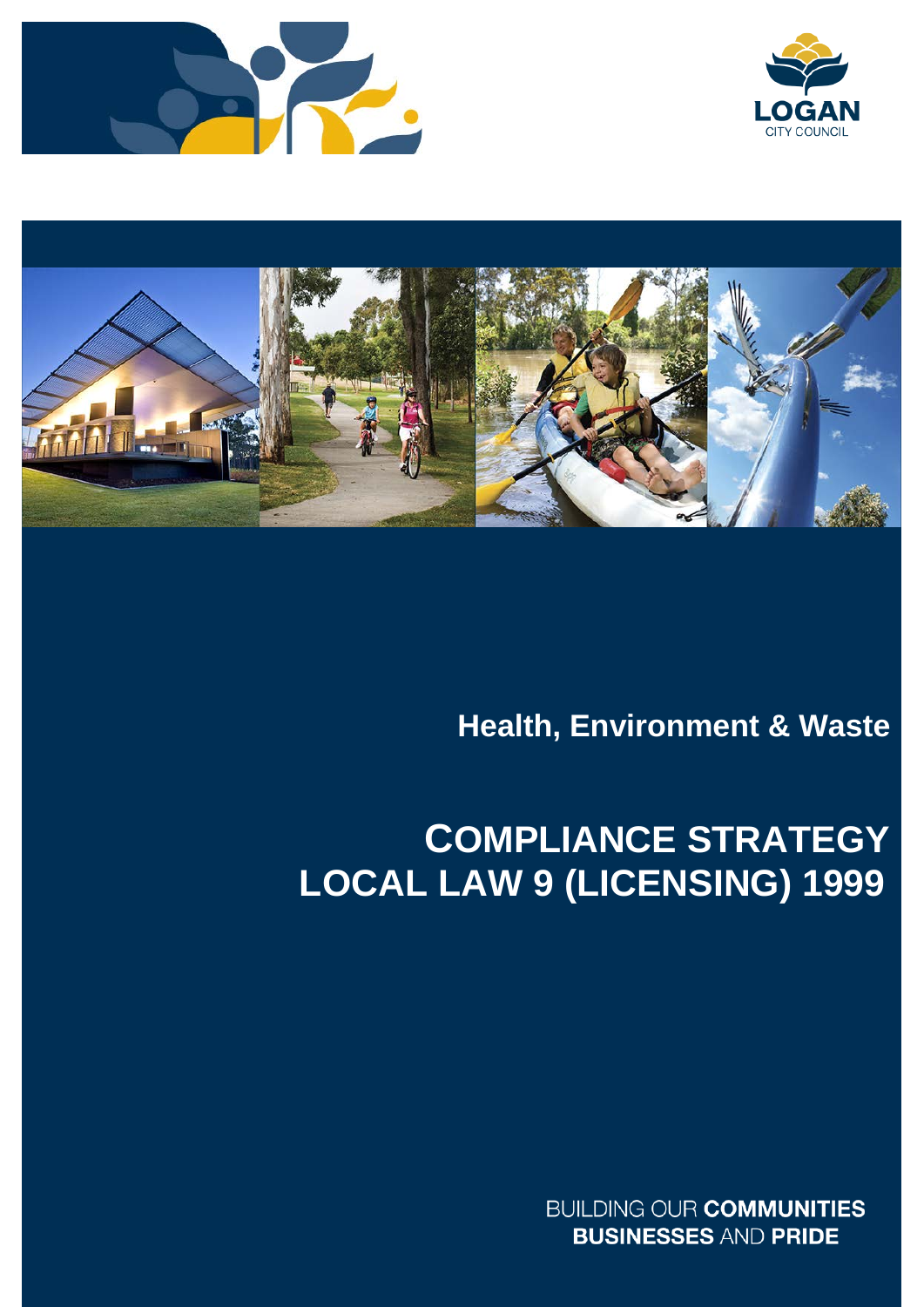## **Compliance Strategy for Local Law 9**  *(Licensing) 1999*

The main purpose of *Logan City Council Local Law 9 (Licensing) 1999* is to ensure that a prescribed activity does not result in:

- harm to human health or safety or personal injury; or
- property damage or a loss of an amenity; or
- environmental harm or environmental nuisance; and
- • the operation of the prescribed activity complies with the Local Government Acts that regulate the prescribed activity by subjecting the prescribed activity to an inspection, monitoring and enforcement regime

The role of Local Government in relation to achieving the purposes of the legislation is:

- environmental harm, property damage or loss of to require business proprietors and operators to take reasonable precautions and care to minimise amenity and harm to human health or safety or personal injury; and
- to require business proprietors whose operates a prescribed activity under Local Law 9 to hold a licence; and
- to provide for compliance with Local Law 9 to be monitored and enforced

#### **Compliance Objectives for Environmental Health**

 Program will work alongside other regulators and policy The objectives of the Environmental Health Program are to prevent, control and reduce risks to the environment and to public health; ensure that businesses are regulated in a fair and effective manner and to provide business and the public with relevant information in relation to the operation of these activities. In addition, the Environmental Health makers (i.e. Department of Health, Local Authorities, Workplace Health and Safety Queensland) to ensure the overarching purposes of the legislation are achieved.

#### **Strategy for Compliance Activities**

The Environmental Health Program will use the Compliance Strategy as a framework, using a risk-based approach, to conduct routine inspections, complaint investigation and proactive regulatory work to achieve the objectives outlined.

#### *Routine Inspection of Licensed Prescribed Activities*

The Environmental Health Program will undertake routine inspection of all prescribed activity businesses under a routine inspection program. Officers will aim to identify noncompliance with legislative requirements and thereafter work with the business operator in order to ensure the risk to public health and safety is minimised.

*Investigation of Customer Requests for Prescribed Activities* 

 The Environmental Health Program investigates customer requests relating to the operation of prescribed activities. Issues investigated include environmental nuisance, unlicensed premises, record keeping, cleanliness, risks to public health and safety etc. Officers will inspect the business to assess the validity of the complaint and take appropriate action to ensure any non-compliance found are resolved in a suitable timeframe.

## **Risk Assessment of Compliance Outcomes**

 appropriate enforcement tools, as being critical to the work The Environmental Health Program identified consistency in decision making, and in particular the adoption of of the Program and to ensure they are an open, fair and transparent regulator. To foster greater consistency between individual officers, this Compliance Strategy for the *Local Law 9 (Licensing) 1999* has been developed.

 This Compliance Strategy utilises a risk assessment based posed by the breach and the likelihood of the business enforcement option' in regards to securing compliance. If provide an evidence report to their supervisor outlining the on two distinct factors, these being the human health risk operator to resolve the non-compliance in a reasonable timeframe. The factors are independent of each other, however when assessed together in the Enforcement Matrix, provide the 'recommended enforcement option'. It is then expected that officers will adopt the 'recommended however, an officer believes that an alternative enforcement option is more suitable than the 'recommended enforcement option', the officer must reason for this decision. If the evidence report provides clear evidence that another enforcement tool would better secure compliance, then the 'recommended enforcement option' may be replaced with a more appropriate option.

Regardless of the enforcement action that may be required, the officer will always discuss the issues with the business operator / alleged offender. For some lower risk, first time offences, the officer may only provide verbal advice. However, if escalated enforcement action is recommended, the officers will explain this prior to it occurring. The Environmental Health Program is committed to being an open and transparent regulator that works with business operators / customers to achieve compliance.

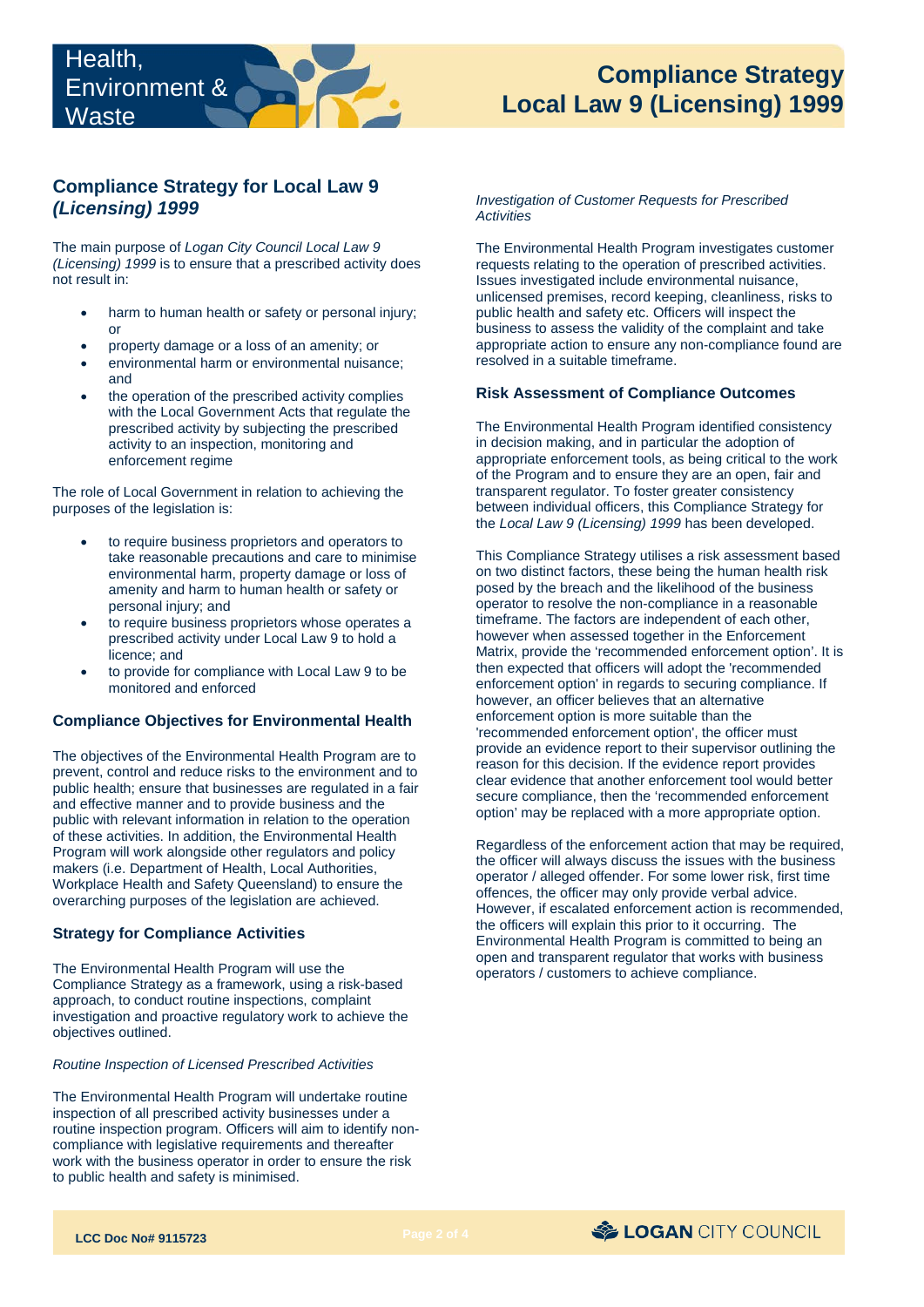|                                                                                     |                                  | <b>HUMAN HEALTH RISK</b><br>(Actual or Potential)      |                                                                       |                                                                       |
|-------------------------------------------------------------------------------------|----------------------------------|--------------------------------------------------------|-----------------------------------------------------------------------|-----------------------------------------------------------------------|
| LIKELIHOOD OF COMPLIANCE<br>(COMPLIANCE HISTORY/WILLINGNESS AND CAPACITY TO COMPLY) |                                  | <b>MINOR</b><br>(low Risk)                             | <b>MAJOR</b>                                                          | <b>CRITICAL</b><br>(Very High Risk)                                   |
|                                                                                     | <b>CATEGORY A</b><br>(Low Risk)  | <b>Verbal Advice</b>                                   | <b>Compliance Notice</b><br><b>Infringement Notice</b>                | <b>Compliance Notice</b><br><b>Infringement Notice</b>                |
|                                                                                     | <b>CATEGORY B</b>                | <b>Verbal Advice</b><br><b>Compliance Notice</b>       | <b>Compliance Notice</b><br><b>Infringement Notice</b>                | <b>Infringement Notice</b><br><b>Compliance Notice</b>                |
|                                                                                     | <b>CATEGORY C</b>                | <b>Compliance Notice</b><br><b>Infringement Notice</b> | <b>Infringement Notice</b><br><b>Compliance Notice</b>                | <b>Infringement Notice</b><br><b>Stop Order</b><br><b>Prosecution</b> |
|                                                                                     | <b>CATEGORY D</b><br>(High Risk) | <b>Infringement Notice</b><br><b>Compliance Notice</b> | <b>Infringement Notice</b><br><b>Stop Order</b><br><b>Prosecution</b> | <b>Infringement Notice</b><br><b>Stop Order</b><br><b>Prosecution</b> |

#### *Local Law 9 (Licensing) 1999***: Enforcement Matrix**

*Note 1: The enforcement options in the enforcement matrix are a guide only. Enforcement should be undertaken in accordance with the enforcement matrix and unless approval is obtained from the officer's line manager.* 

*Note 2: Officers must always discuss the identified issues / offences and proposed actions with the business operator / alleged offender prior to any documentation / notices being delivered.* 

particular offence. *Note 3: Officers must always refer to the relevant legislation to determine whether a particular enforcement option (e.g. Infringement Notice) is permitted for a* 

 *validated by the responsible officer. Note 4: If deviating from the above default enforcement options, the decision must be clearly documented and*